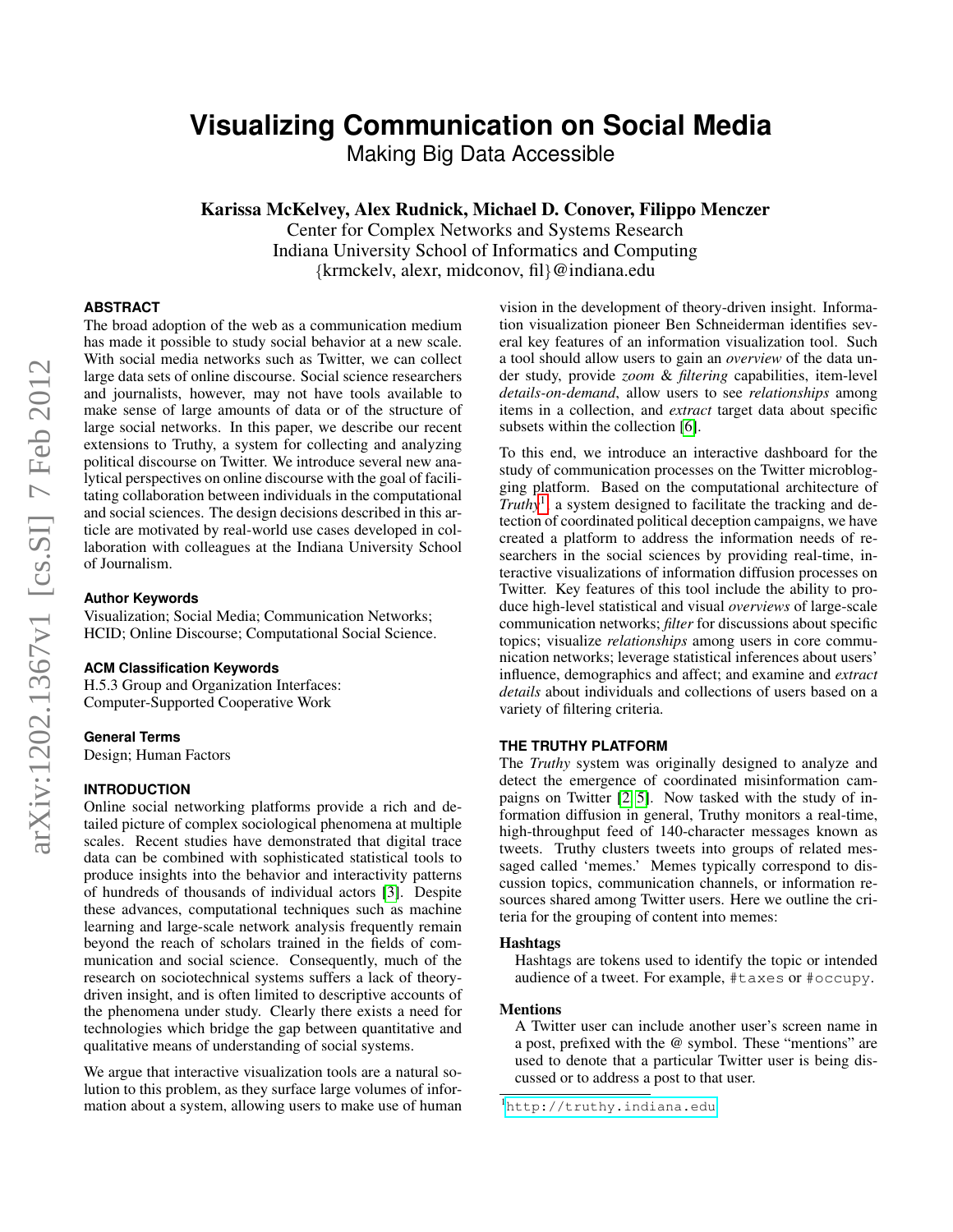

<span id="page-1-0"></span>Figure 1. Diffusion network associated with the #usa hashtag. Nodes represent individual users and edges represent two types of tweets, either mentions (orange) or retweets (blue).

#### Hyperlinks

We extract URLs from tweets by matching strings of valid URL characters that begin with http://.

#### Phrases

Finally, we consider the entire text of the tweet itself to be a meme once all Twitter metadata, punctuation, and URLs have been removed. Substrings of tweets may also be matched.

As such, we define each meme as the set of all tweets containing a common hashtag, mentioned username, hyperlink, or substring. Using these signifiers as the atomic units of information transfer, we are able to create large-scale, high-resolution models of information propagation dynamics. Though we refer the reader to previous works for a detailed description of the Truthy system, here we give a brief overview of some of the key analytical elements afforded by the original framework.

For ease of navigation, collections of related memes are algorithmically grouped into top-level categories ('themes') representing the most coarse-grained level of analysis available on the Truthy platform. Within a given theme, users can search for memes containing specific keywords or sort content based on a variety of statistical features. Navigating a theme, users are presented with a concise visual representation of each meme, characterized in terms of a multiplex information diffusion network (Figure [1\)](#page-1-0) and sparklines representing activity levels over time.

At the level of an individual meme the user is presented with a high-resolution image of the meme's information diffusion network and a variety of statistics about the activity and connectivity of users who have produced content associated with that meme. These features include the number of users and tweets, diffusion network statistics such as mean degree and large connected component size, and user-specific statistics such as the most retweeted user and the number of unique injection points. Additionally, users can interact with

a zoomable historical timeseries of activity volume and produce animations of relevant meme-meme co-occurrence patterns.

Together these interface elements provide multiple, complementary perspectives on the activity associated with clusters of related content. Despite the benefits associated with the approach outlined above, this design is largely geared towards providing high-level characterizations of each meme's structure and dynamics. Often, these broad accounts of the system's behavior are inappropriate for users trained in the qualitative analysis of social dynamics. To address this shortcoming, we propose a series of design affordances targeting users who seek to examine the data in an interactive fashion. In doing so, we hope to provide a useful case study for researchers interested in developing technologies that bridge the methodological divide between qualitative and quantitative epistemologies.

## **DESIGN GOALS**

The target users of the system we describe include social scientists, political scientists, journalists and researchers engaged in the study of communication. In order to clarify the requirements of this target audience, we worked with colleagues at the Indiana University School of Journalism to identify use cases that might be typical of an individual using this system for research purposes. Below we describe a series of prototypical research questions that motivate the design of these visualization interfaces.

- 1. Are there well-defined communication behaviors that characterize the activities of influential actors?
- 2. What is the role of bridging users in facilitating information transfer between ideologically opposed communities?
- 3. Which Twitter accounts act as opinion leaders, and how do they engage in frame-making and agenda-setting?

These examples evoke a number of common themes that help to clarify the requirements of our prototypical user. At the meme-wide level, users may tend to be interested in the structural positions occupied by individual actors in a given communication network. At the individual level, our target audience requires fine-grained information, including access to measures of influence, affect and ideology, information on users' communication choices, and access to detailed historical data on content production.

To address these requirements, we created interfaces containing several key analytical components. These elements include an interactive layout of the communication network shared among a meme's most retweeted users and detailed user-level metrics on activity volume, sentiment, inferred ideology, language, communication channel choices, and a realtime feed of each individuals recent activity. Additionally, we provide a filterable, searchable, and sortable table-based interface that allows researchers to make rapid comparisons between the statistical attributes associated with arbitrary sets of actors in a given meme. Finally, we provide a novel mechanism to facilitate the acquisition of user- and meme-level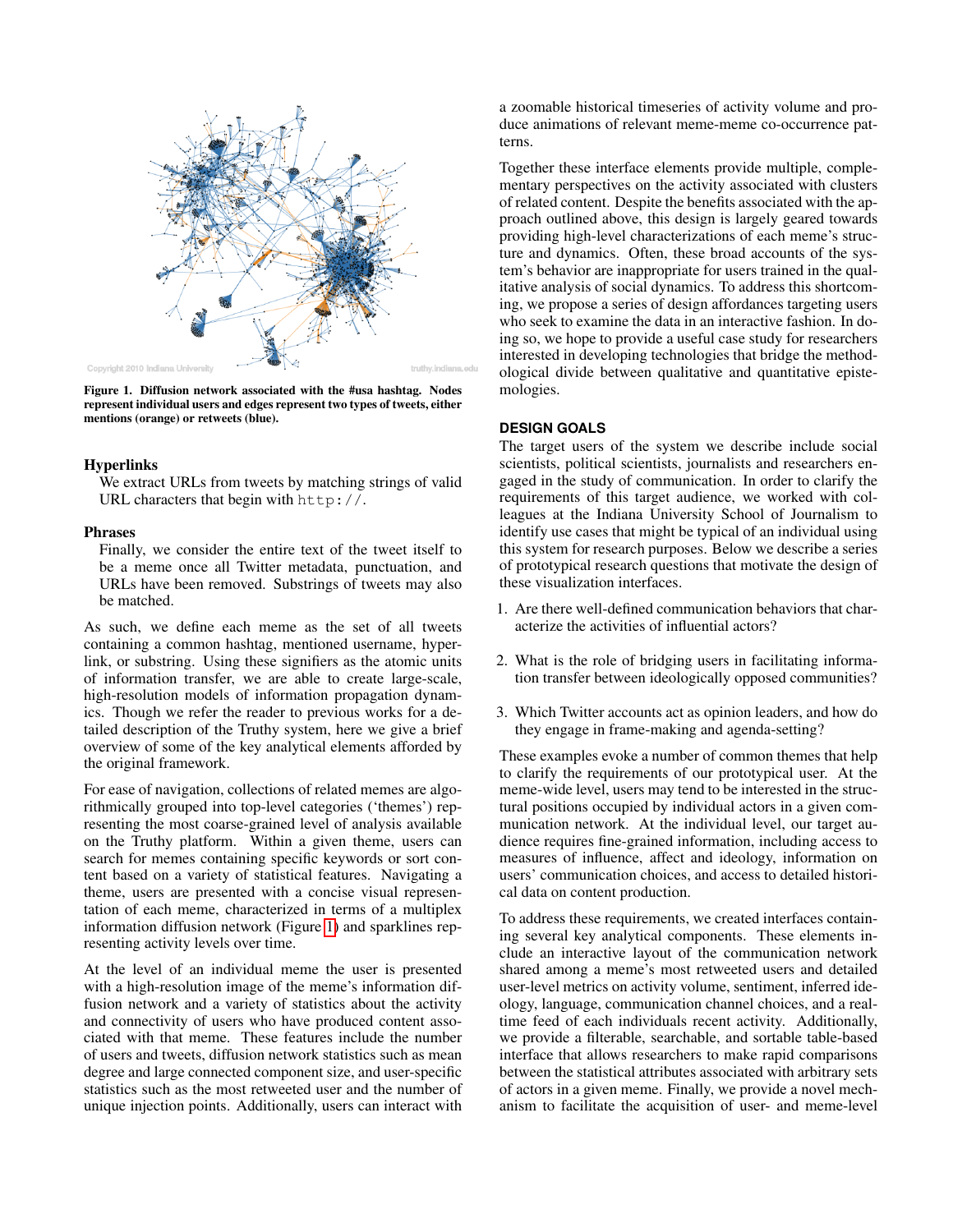tweet content in a way that falls within the activities permitted of the Twitter Terms of Service.

## **INTERFACE ELEMENTS**

## **Overview of Calculated Metrics**

Here we provide an overview of the data users can expect to encounter while using this system to explore a specific meme. For a finite subset of high-profile users we compute a number of descriptive statistics including their total tweets, retweets and mentions, probable language, affective sentiment with respect to the meme, date of most recent activity, account creation date, and for users engaged in discussions about U.S. Politics, their inferred partisan affiliation.

Sentiment is calculated using OpinionFinder, a system that performs coarse-grained subjectivity analysis by searching for substrings in a text to identify phrases that express positive or negative sentiments [\[7\]](#page-3-4). We also attempt to identify the dominant language of each Twitter user with the Compact Language Detector library<sup>[2](#page-2-0)</sup>, which was developed by Google for use in the Chrome web browser. This library makes use of character-level n-grams to estimate the language of a given text. This may surface useful information; as Twitter is used worldwide, we have anecdotally observed communities clustering along language boundaries.

To infer the partisan leanings of individual users we apply machine-learning techniques that leverage network and text features to make predictions of political ideology. Originally developed by Conover *et al.*, this technique relies on the highly-clustered structure of a network of political retweets and the hashtag usage of individuals in these clusters. Using a data set of 1,000 manually-annotated users, the authors found that membership in a specific network cluster accurately predicted users political affiliation with 87.3% accuracy. Additionally, the authors found that an individual's hashtag choices could be used to correctly predict political affiliation with 83.5% accuracy [\[1\]](#page-3-5).

Here, we combine these two approaches to build a classification model that allows for the prediction of the political affiliation of hundreds of thousands of individuals. To this end we relied on a corpus containing all tweets produced by the 18,470 individuals in either of the two retweet network communities identified in [\[1\]](#page-3-5). After extracting hashtags from these tweets, we trained a support vector machine to classify users as belonging to one of the two politically homogeneous network clusters. Using training and testing sets of 925 and 935 distinct users, respectively, randomly selected from the network of political retweets we report that this SVM correctly predicts the cluster association of each user with 85.0% accuracy. Consequently, assuming that network cluster membership is predictive of political affiliation in 87.3% of cases (as demonstrated in [\[1\]](#page-3-5)), we report an estimated overall accuracy of 85.0\*87.3=74.5%. We report the "partisanship" of each user in terms of the confidence of the SVM-based prediction, as measured by the distance of the user vector from the classification hyperplane. For users below some tunable

confidence threshold  $\epsilon$ , we refrain from reporting a prediction. While a complete analysis of this methodology is beyond the scope of this article, we propose that this inference may simply act as a supplementary guide for users of the system, and does not replace prudent case-by-case judgements.

## **Interactive Meme Diffusion Network**

Visible in the right-most portion of Figure [2,](#page-4-0) the meme diffusion network visualization addresses a key shortcoming of previous work by allowing users to identify the accounts associated with specific nodes in the communication network. As many of the motivating research questions dealt with the role of influential users in these communication networks, we filter the original layout (Figure [1\)](#page-1-0) to include only the top twenty most retweeted users and their neighbors. This promotes visual clarity and allows for a detailed examination of the relationships between the individuals our algorithm estimates to be influential in terms of broadcast reach.

Edges between nodes in this network represent at least one retweet event, and the width of the line increases with the number of retweets between each pair of users. Nodes in this network have an area that scales logarithmically with outdegree, and in the context of themes about U.S. Political Discourse, take a fill color according to their inferred partisan affiliation. As per the requirements outlined above, a user can hover over any node in the network to see the associated account name; clicking a node brings up an interface detailing a number of features about that user.

The interactive meme diffusion network is created using *d3.js*, a JavaScript library that binds arbitrary data to a Document Object Model (DOM), and then applies transformations using Scalable Vector Graphics<sup>[3](#page-2-1)</sup>.

## **User Data Exploration Interface**

In addition to the data exploration framework described above, we provide a filterable, searchable, and sortable table based on the Google Chart Tools API  $4$ . In this interface (Figure [3\)](#page-4-1), a data table is presented containing fields corresponding to several of the properties described in the calculated metrics section. This interface allows researchers to investigate the behavioral and demographic characteristics of substantially larger collections of individuals compared to the Interactive Meme Diffusion Network. For a given set of search criteria, the entire statistical and demographic information contained in this data table can be exported as commaseparated values for further study with other analysis platforms.

## **Exporting Data and Statistics to Truthy Users**

The Twitter Terms of Service prohibit services that provide direct access to historical tweet content, instead requiring that requests for data be made through the official Twitter API. One of the key demands of our users is the ability to access and export historical tweet data for individuals and collections of users. Consequently, we developed a novel approach

<span id="page-2-0"></span><sup>2</sup>[http://code.google.com/p/](http://code.google.com/p/chromium-compact-language-detector/)

[chromium-compact-language-detector/](http://code.google.com/p/chromium-compact-language-detector/)

<span id="page-2-1"></span><sup>3</sup><http://mbostock.github.com/d3>

<span id="page-2-2"></span><sup>4</sup>[http://code.google.com/apis/chart/](http://code.google.com/apis/chart/interactive/docs/gallery/table.html)

[interactive/docs/gallery/table.html](http://code.google.com/apis/chart/interactive/docs/gallery/table.html)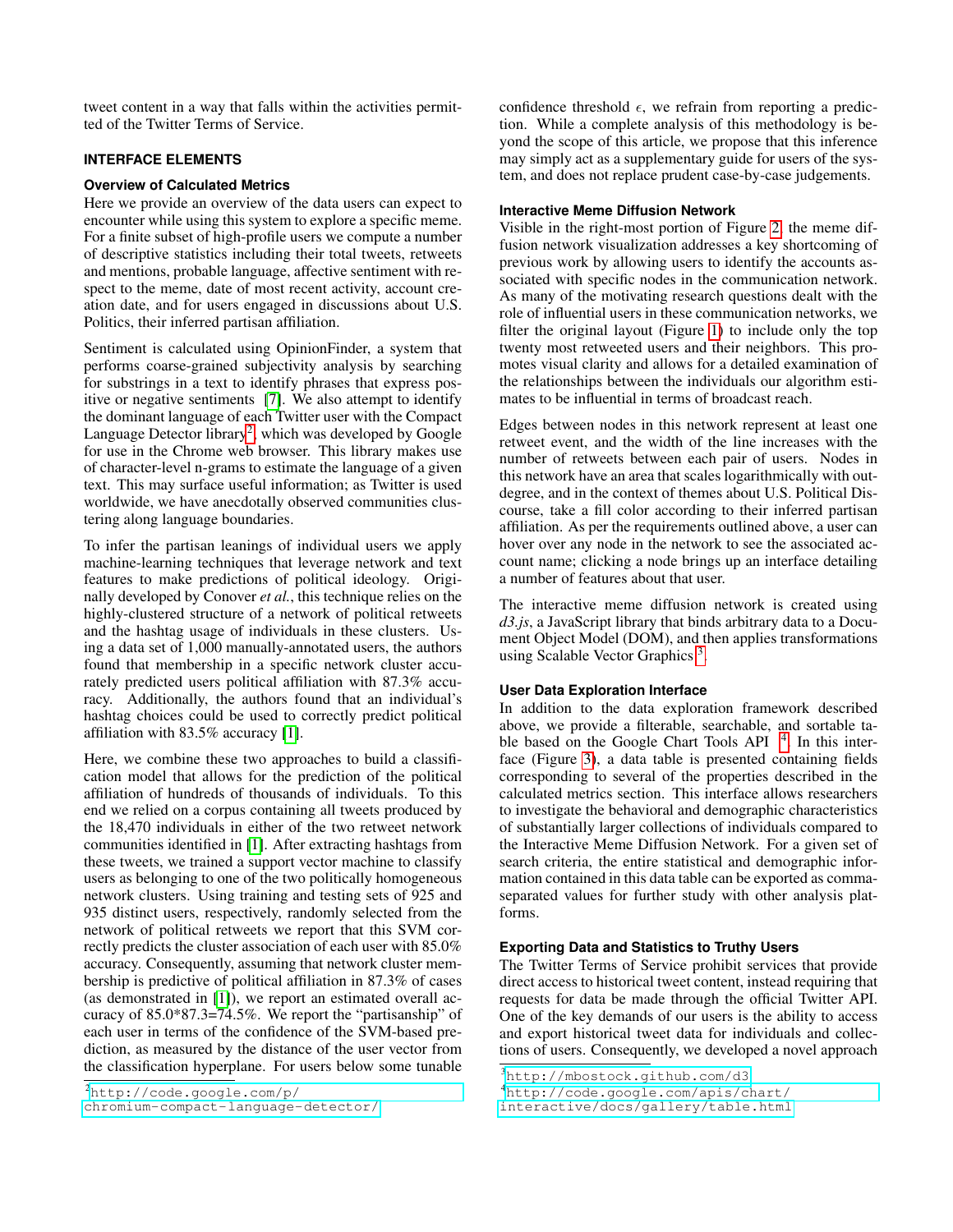to this problem that allows users to download Twitter content by means of client-side API calls. To this end, we generate locally-executable JavaScript that automatically downloads tweets corresponding to specific memes or sets of users from the Twitter API. These data are available in a variety of popular file formats, such as .csv or Gephi network files.

## **RELATED WORK**

In The Guardian's recent investigation of the UK riot ru-mors <sup>[5](#page-3-6)</sup>, each meme was identified by hand, expanded by a parametrized Levenshtein distance algorithm, and then independently coded by three sociology PhD students. These visualizations are helpful in the study of the spread of misinformation; however, this approach requires significant human labor and thus is more difficult to scale.

Twitinfo <sup>[6](#page-3-7)</sup> is a website presenting research on network analysis and visualizations of Twitter data. Its content is collected in automatically identified "bursts" of tweets [\[4\]](#page-3-8). Twitinfo also calculates the top tweeted URLs in each burst, and plots each tweet on a map, colored according to sentiment. Twitinfo focuses on specific memes, identified by the researchers, and is thus somewhat limited for users who might wish to investigate arbitrary topics.

Ripples is a feature of Google's social network, useful for visualizing the spread of posts among users; Google+ has a reposting mechanism similar to Twitter's retweeting. When a user reposts content, Ripples tracks the intermediate users along the diffusion path, information which is not available via the Twitter API. Users are represented as colorful bubbles, which recursively contain the intermediate users who have also shared the post, and are scaled according to estimated influence.

### **CONCLUSION**

We have outlined the structure of an information visualization platform for the exploration of communication networks on the Twitter microblogging platform. We motivate our design decisions in terms of traditional benchmarks for effective interface design as well as in terms of insights gleaned from close collaboration with journalism scholars actively engaged in research on the role of social media and the public sphere. The product of this collaboration is a visual analytics tool that allows non-technical users to explore the results of large-scale computational and statistical analyses in an intuitive and informative fashion.

As increasing amounts of data on online discourse and deliberation are collected, we see a rising demand for technologies that make these data intelligible to the broader research community. We envision that systems which leverage in equal measure the strengths of the computational and social sciences will act as one of the primary drivers of research innovation for years to come. Work continues on the Truthy system, and in the near future, we will extend the visualizations with temporal and geographic information. The visualizations described in this paper are all currently available

<span id="page-3-6"></span><sup>5</sup>[http://www.guardian.co.uk/uk/interactive/](http://www.guardian.co.uk/uk/interactive/2011/dec/07/london-riots-twitter) [2011/dec/07/london-riots-twitter](http://www.guardian.co.uk/uk/interactive/2011/dec/07/london-riots-twitter)

on the Truthy website, and we encourage readers to explore them.

#### *Acknowledgements.*

We are grateful to Emily Metzgar and Hans Ibold for their invaluable insights and support. This work is supported in part by NSF REU award CCF-1101743.

## <span id="page-3-5"></span>**REFERENCES**

- 1. Michael D. Conover, Bruno Goncalves, Jacob Ratkiewicz, Alessandro Flammini, and Filippo Menczer. Predicting the political alignment of twitter users. In *Proceedings of the IEEE Third International Conference on Social Computing (SocialCom)*, pages 192–199. IEEE, October 2011.
- <span id="page-3-2"></span>2. Michael D. Conover, Jacob Ratkiewicz, Bruno Gonçalves, Alessandro Flammini, and Filippo Menczer. Political polarization on twitter. In *International Conference on Weblogs and Social Media 2011*, 2011.
- <span id="page-3-0"></span>3. David Lazer, Alex Pentland, Lada Adamic, Sinan Aral, Albert-László Barabási, Devon Brewer, Nicholas Christakis, Noshir Contractor, James Fowler, Myron Gutmann, Tony Jebara, Gary King, Michael Macy, Deb Roy, and Marshall Van Alstyne. Computational social science. *Science*, 323(5915):721–723, 2009.
- <span id="page-3-8"></span>4. Adam Marcus, Michael S. Bernstein, Osama Badar, David R. Karger, Samuel Madden, and Robert C. Miller. Twitinfo: Aggregating and visualizing microblogs for event exploration. In *ACM CHI Conference on Human Factors in Computing Systems*, 2011.
- <span id="page-3-3"></span>5. J. Ratkiewicz, M. D. Conover, M. Meiss, B. Goncalves, A. Flammini, and F. Menczer. Detecting and tracking political abuse in social media. In *Fifth International AAAI Conference on Weblogs and Social Media*, 2011.
- <span id="page-3-1"></span>6. B. Shneiderman. The eyes have it: A task by data type taxonomy for information visualizations. In *Visual Languages, 1996. Proceedings., IEEE Symposium on*, pages 336–343. IEEE, 1996.
- <span id="page-3-4"></span>7. Theresa Wilson, Paul Hoffmann, Swapna Somasundaran, Jason Kessler, Janyce Wiebe, Yejin Choi, Claire Cardie, Ellen Riloff, and Siddharth Patwardhan. Opinionfinder: a system for subjectivity analysis. In *Proceedings of HLT/EMNLP on Interactive Demonstrations*, HLT-Demo '05, pages 34–35, Stroudsburg, PA, USA, 2005. Association for Computational Linguistics.

<span id="page-3-7"></span><sup>6</sup><http://www.twitinfo.csail.mit.edu>